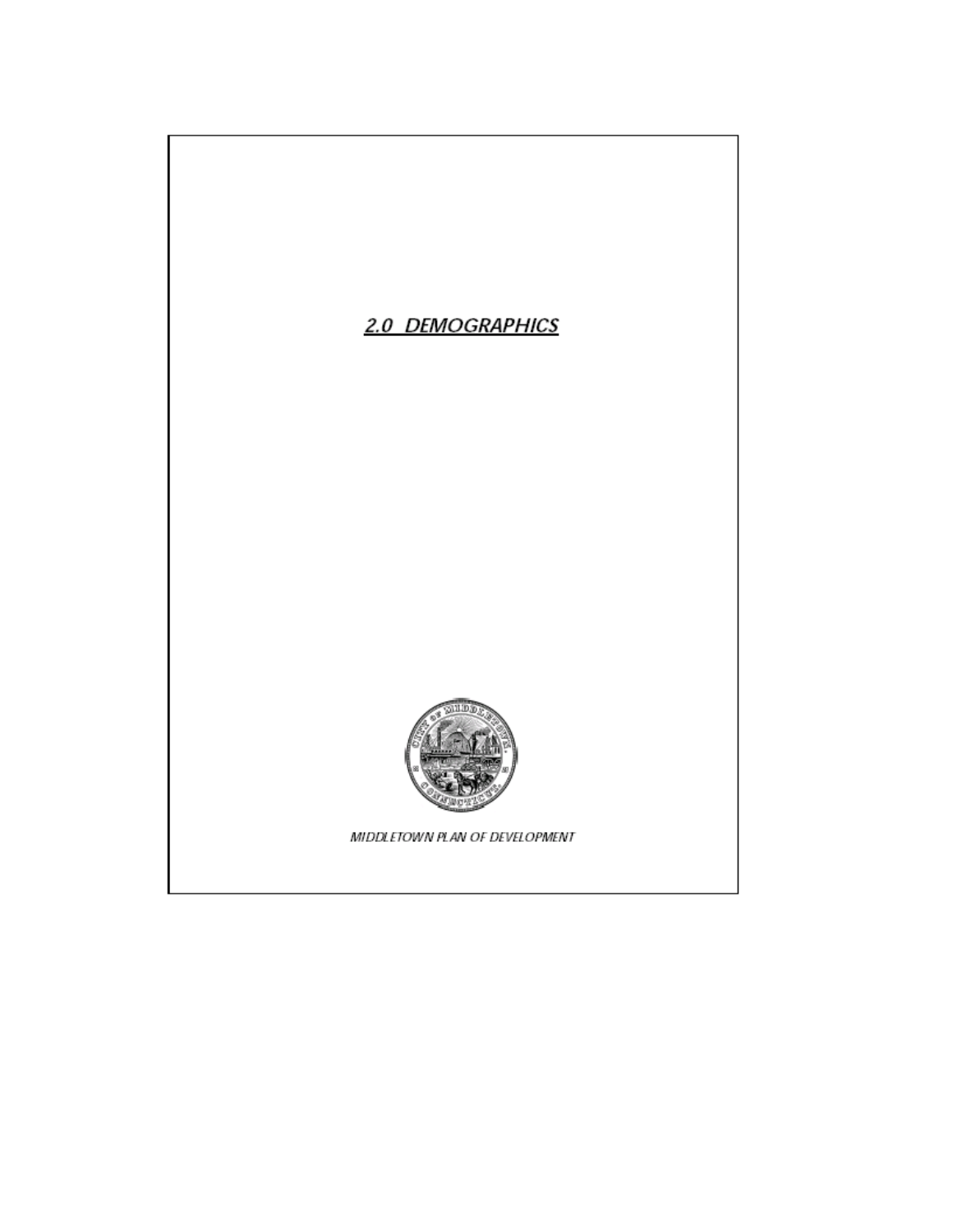#### **2.0 DEMOGRAPHICS**

This chapter examines the demographic trends and characteristics of Middletown, as depicted in recent past trends, existing conditions, and likely future levels. It focuses on the City's growth in population, composition by age, race and ethnicity, household formation, income, educational attainment, labor force participation, and place of work. The primary source of information is the U.S. Bureau of the Census, with results of the decennial census of population and housing (1990 Census), the census transportation planning package (CTPP), and the federal state cooperative estimates program (FSCEP). Supplementing the Census sources are information provided by Connecticut Department of Economic and Community Development (CDECD), and Labor (CDOL), and the *Survey of Buying Power* (1998 Market Statistics). The purpose of this examination is to describe the social framework for the *Plan of Development* -- that is, the defining traits of Middletown as a community and the perceived needs of its people.

## **2.1 Population Growth**

The City of Middletown is currently comprised of approximately 46,918 residents, some 40,000 of which reside in households and roughly 5,563 in college dormitories, institutions, and other group quarters. Between 1990-2000, the population grew by approximately two thousand eight hundred inhabitants (2,801 persons or 6.55%). This rate is less than Middlesex County's population growth (8.3%) but greater than Connecticut's, which increased 3.6% as a whole (according to the US Census). Table 2.1 compares Middletown's population and recent growth rate with that of the other towns within the Midstate Regional Planning Area. Chart 2.1, on the following page, illustrates the past trends and projected population growth of Middletown between the years 1960-2020.

| City or Town | 1990   | 2000      | % Change, 1990-2000 |
|--------------|--------|-----------|---------------------|
| Middletown   | 42,762 | $45.563*$ | 6.55%               |
| Cromwell     | 12.286 | 12,871    | 4.76%               |
| Durham       | 5,732  | 6.627     | 15.61%              |
| East Haddam  | 6.676  | 8.333     | 24.82%              |
| East Hampton | 10.428 | 10.956*   | 5.06%               |
| Haddam       | 6.769  | 7.157     | 5.73%               |
| Middlefield  | 3.925  | 4.203     | 7.08%               |
| Portland     | 8.418  | 8.732     | 3.73%               |

| Table 2.1                                                |  |  |  |  |  |  |  |
|----------------------------------------------------------|--|--|--|--|--|--|--|
| Population Growth of the Midstate Regional Planning Area |  |  |  |  |  |  |  |
| 1990-2000                                                |  |  |  |  |  |  |  |

XXIII)

\*Note: The official 2000 Census Bureau figures show Middletown with a population of 43,167 and East Hampton with<br>a population of 13,352 residents. However, the Census Bureau misplaced 2,396 college students from Middletown census tracts into East Hampton census tracts.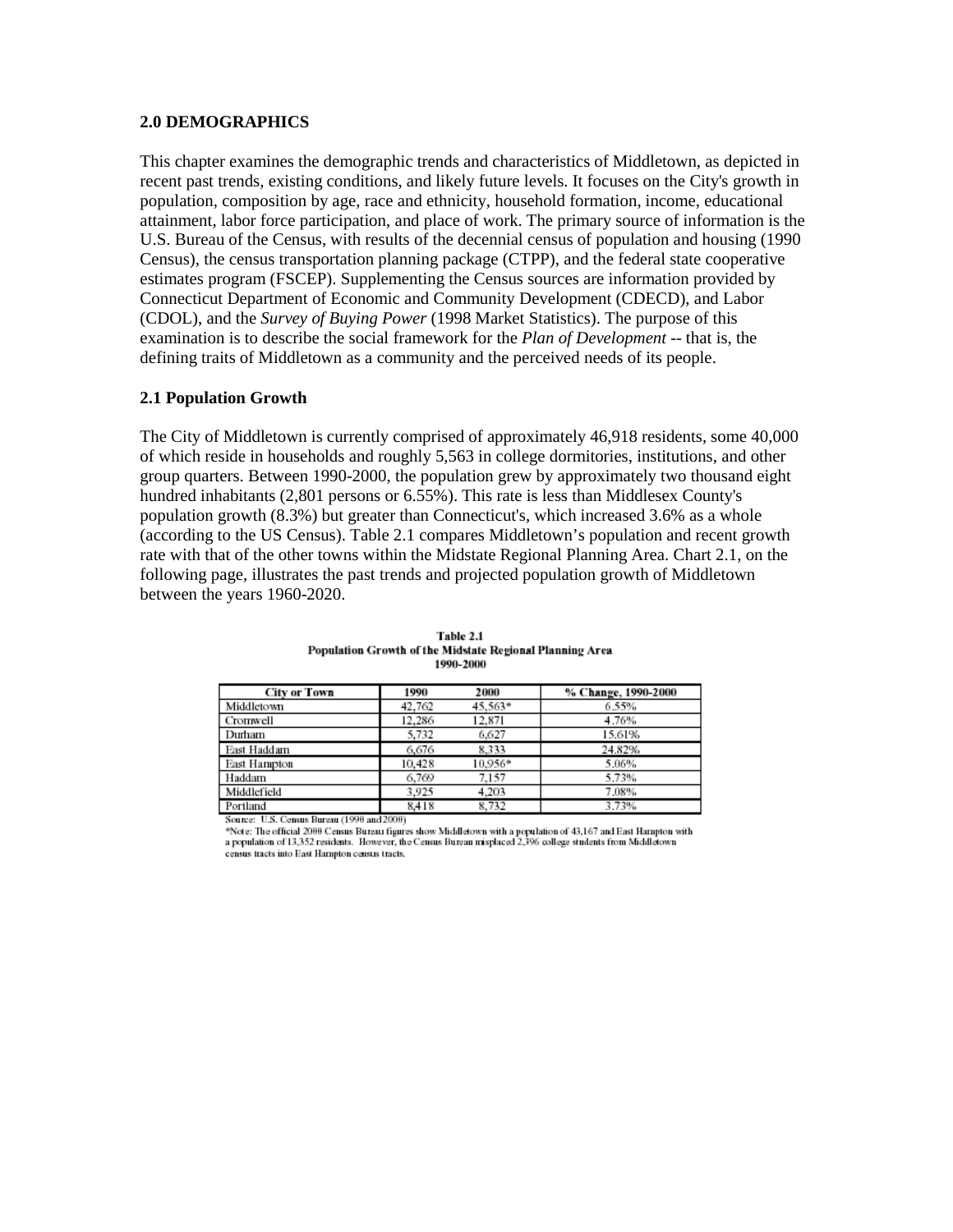

Chart 2.1 Middletown's Population, 1960-2020

Source: U.S. Bureau of the Census (1960-2000), Conn. Office of Policy and Management (2010-2020)

Since 1990, the annual rate of increase has declined to 0.66 percent, down from 0.95 percent in the 1980s. As Table 2.2 shows in a comparison of local, regional and county growth, Middletown's slowdown has not been associated with particularly rapid suburbanization in the surrounding region or county. Rather, as Connecticut and the entire Northeast underwent massive corporate restructuring and defense reductions in the early 1990s, even less affected areas of settlement experienced out-migration.

In the near future, the Connecticut Department of Economic and Community Development anticipates a modest upturn in population growth rates to 2020. Of interest, the pace of change will be quicker for Middletown, than for the Midstate Planning Region, Middlesex County or the State as a whole. According to the projections in Table 2.2, the City will reach nearly 50,000 inhabitants by 2020, growing 7.7 percent over existing conditions, while the Region advances by 7.2 percent and the County by 4.6 percent. As a consequence, Middletown is now poised for future growth and a stronger role in the population and economy of central Connecticut.

|              | Year      |           |         | %Chge               |         | Projection |           |         |
|--------------|-----------|-----------|---------|---------------------|---------|------------|-----------|---------|
| City or Town | 1970      | 1980      | 1990    | 2000                | 1970-00 | 2010       | 2020      | 2000-20 |
| Middletown   | 36.924    | 39.040    | 42,762  | 45.563              | 23.4%   | 46,200     | 49,050    | 7.7%    |
| Midstate     |           |           |         |                     |         |            |           |         |
| Plng Region  | 78.445    | 87.203    | 96.996  | 104.442             | 33.1%   | 105,720    | 112,010   | 7.2%    |
| Middlesex    |           |           |         |                     |         |            |           |         |
| County       | 115,018   | 129,017   | 143.196 | 155.071             | 34.8%   | 153,900    | 162.210   | 4.6%    |
| Connecticut  | 3.031.709 | 3,107,576 |         | 3.287.116 3.405.565 | 12.3%   | 3.435.400  | 3,593,860 | 5.5%    |

Table 2.2 Comparative Population Growth at Local, Regional, County, and State Levels, 1970-2020

Source: U.S. Bureau of the Census (1970-2000), and CDECD (2010 & 2020).

#### **2.2 Composition by Age**

Owing to a high proportion of residents of college age (6,494 or 15% in 1998), Middletown has a relatively young median age of population, 36.3 years in 2000. Nearly one-third of all inhabitants are under 25 years of age, 54 percent are in the prime working ages of 25 through 64 years, and approximately 13 percent are in retirement ages of 65 and over. Those percentages are projected to stay almost constant until 2003. Compared to the City's age structure in 1990, the elderly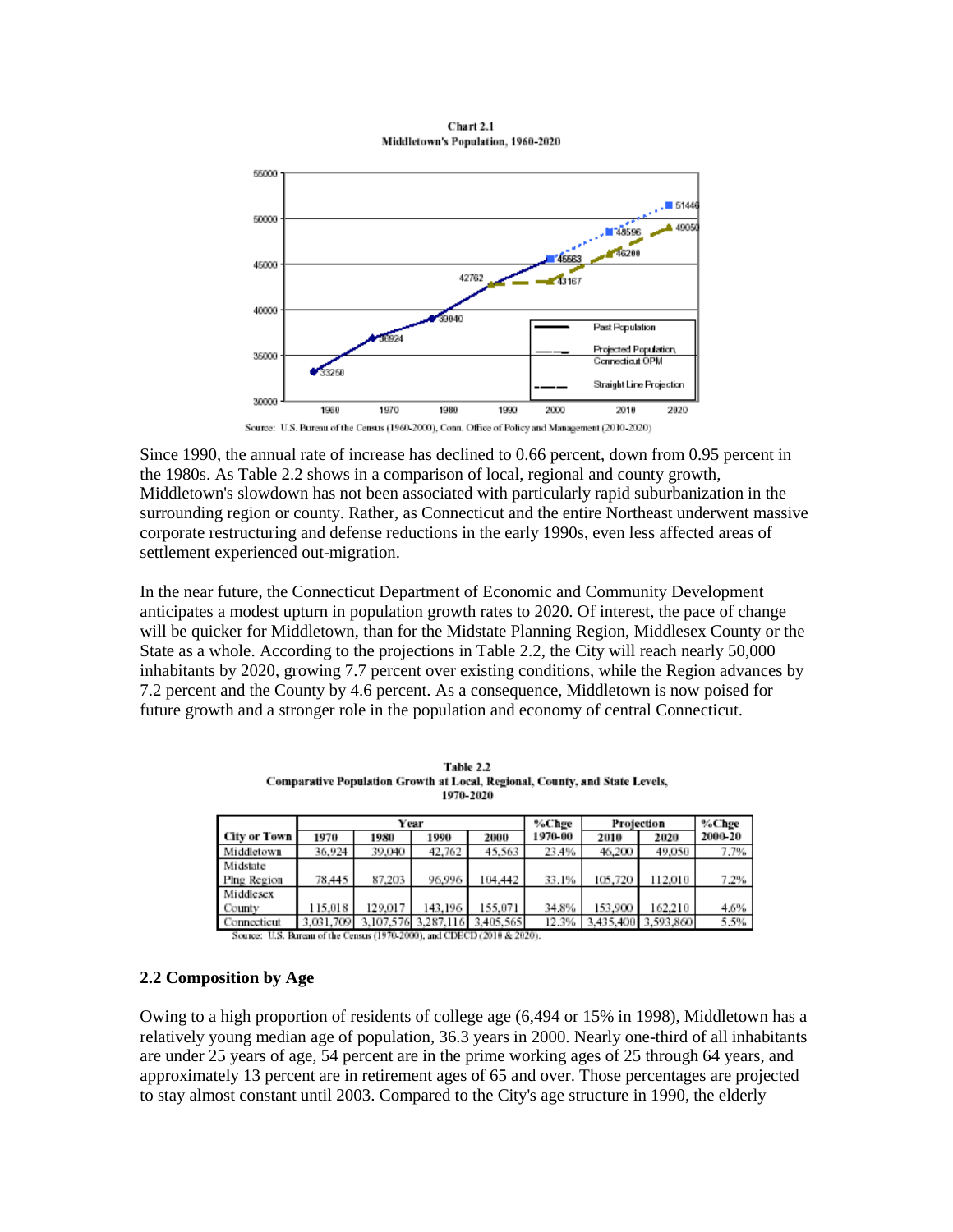population has not changed significantly (though the frail elderly have increased from 5.4% to 6.0% of total), while the dependent youth and college-going population have declined in relative share.



Chart 2.2 Changes in Age Composition of Middletown's Population,

Table 2.3 **Changes in Age Composition** 1990, 2000, 2003

|                                                                                | 1990   |       |        | 2000      | 2003   |       |
|--------------------------------------------------------------------------------|--------|-------|--------|-----------|--------|-------|
| <b>Age Composition</b>                                                         |        | %     |        | %         |        | $\%$  |
| Youth (0-24)                                                                   | 14.535 | 35.3% | 15.320 | 33.6%     | 15.137 | 34.0% |
| Working (25-64)                                                                | 21.567 | 52.4% | 24.447 | 53.7%     | 23.945 | 53.6% |
| Retirement $(65+)$                                                             | 2.495  | 12.2% | 5.796  | 7%<br>12. | 5.572  | 12.4% |
| Market Statistics (2003).<br>Source: U.S. Bureau of the Census (1990 and 2000) |        |       |        |           |        |       |

Note: 2000 age breakdown estimated due to Census Bureau error assigning students to East Hampton.

By contrast, Middletown has shown a gain in the level and share of population in working ages (those aged 25-34, 35-54, and 55-64), having grown by over two thousand eight hundred persons (2,880 or 13.4%) over the 1990 decade. Most of those gains occurred in the 35-54 year old age group. This increase caused the City's dependency ratio to decline sharply from 1.27 to 1.16 working age persons for every one youth/elderly person, somewhat relieving the pressure on public services and the earning power of workers. As the table shows, some 24,447 residents of Middletown are of working age (25-64 years old), or 54 percent of the total, with the largest share in prime labor force ages of 35 to 54 years, followed by the young labor force of 25 to 34 years.

Between 1990 and 2003, the favorable trends will change as the school age population in Middletown again grows more rapidly than the population in working or retirement ages. Nearly 700 persons under 25 years will be added, compared to 500 working age adults and 50 elderly residents. Among the elderly, residents aged 75 years and over will expand by 200, whereas the more independent seniors of 65-74 will contract. The mature labor force ages of 55-64 years will grow more rapidly than persons of prime working age, and the young labor force of 25-34 years will continue to contract. The direction of near term change in the age structure of Middletown's population suggests that growth will bring new demands for public and non-profit services, particularly in areas of education, health and assisted living housing.

Source: US Census Bureau (1990 & 2000); Market Statistics (2003).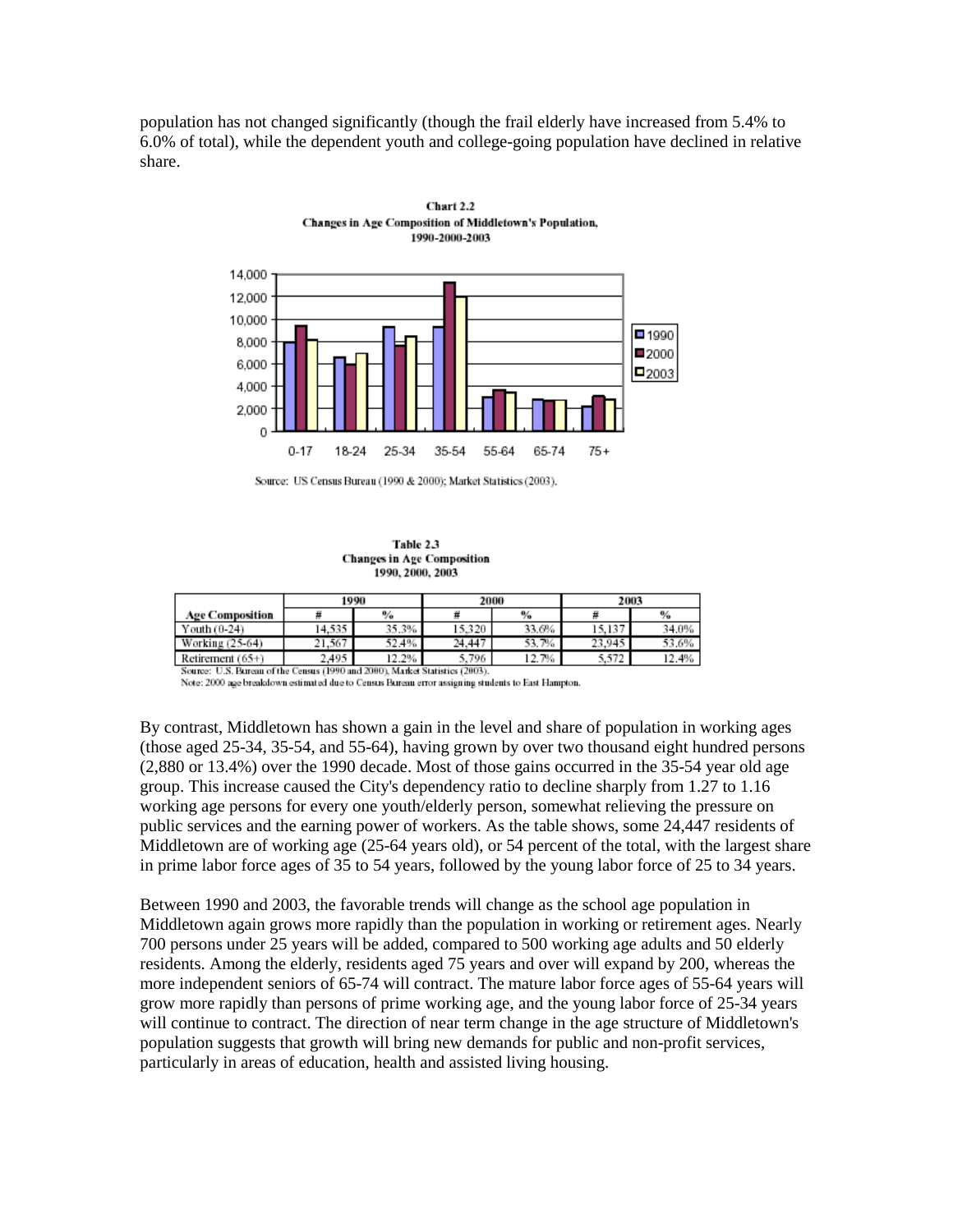#### **2.3 Race and Ethnicity**

In the 1990s, Middletown became somewhat more diverse in racial/ethnic terms, as the white non-Hispanic population declined marginally, and growth occurred in the black non-Hispanic, Asian/other and Hispanic communities. Asian/others (comprised of Asians, Pacific Islanders and American Indians) is the fastest growing minority group, having increased by 41 percent, followed by Hispanics who have grown by 31 percent, while the black non-Hispanic community accounted for the largest numeric increase since 1990. The City contains about half the Asian/other and Hispanic population in the entire county, as opposed to little more than one quarter of all persons, and it is home to the largest share of black non-Hispanics (78%) in the county.

Between 1998 and 2003, the white non-Hispanic community is projected to increase faster than other racial and ethnic groups. As Table 2.4 shows, the racial/ethnic structure of the City's population as a whole is not expected to change through 2003.

|                                   | 1990   |                          |              | 2000   | 2003                     |                          |
|-----------------------------------|--------|--------------------------|--------------|--------|--------------------------|--------------------------|
| Race/Ethnicity                    |        | $\%$                     |              | %      | #                        | %                        |
| White non-Hispanic                | 36.626 | 83.7%                    | 36,406       | 79.9%  | 36,133                   | 80.9%                    |
| Black non-Hispanic                | 4.753  | 10.8%                    | 5,466        | 12.0%  | 5,292                    | 11.9%                    |
| Asian/Pacific Islander            | 684    | 2.2%                     | 1,386        | 3.0%   | 1.334                    | 3.0%                     |
| American Indian                   | 76     | O%                       | 99           | 0%     | $\overline{\phantom{a}}$ | $\overline{\phantom{a}}$ |
| Two or More Races                 | --     | $\overline{\phantom{a}}$ | 1,302        | 2.8%   | $\overline{\phantom{a}}$ | $\sim$                   |
| Other                             | 623    | 1.5%                     | 880          | 2.0%   | $\overline{\phantom{a}}$ | $\sim$                   |
| Total                             | 42.762 | 100.0%                   | 45,563       | 100.0% | 44.654                   | 100.0%                   |
| Hispanic<br>$\cdots$<br>--<br>--- | .292   | 3.0%                     | 2,402<br>$-$ | 5.3%   | 1.895                    | 4.2%                     |

Table 2.4 Racial/Ethnic Composition of Middletown Population, 1990, 2000, 2003

Source: U.S. Bureau of the Census (1990-2000), Market Statistics (2003).

## **2.4 Households**

Middletown has 18,554 households, including some 10,800 families and roughly 5,300 single person households. Since 1980, the rate of increase in household formation has been faster than the growth in population, as the number of persons living alone in Middletown has substantially increased. Between 1980 and 1998, average household size declined from 2.6 to 2.3 persons and continues to remain more than ten percent below the national norm. According to the Census Bureau, a household consists of all persons who occupy a housing unit, whether it is a house, an apartment, a group of rooms or a single room occupied as living quarters. Households are comprised of families (related by birth, marriage or adoption) and non-families, or single persons living alone, or two or more unrelated individuals living together.

Between 1990 and 1998, when some 600 new households were formed in Middletown, the largest share of growth originated among households headed by persons aged 45 to 54 years, followed by those aged 35 to 44 years. Given typical life cycles, these two cohorts have the strongest tendency to form family households and, in Middletown, contributed to the strong increase in family formation in the 1990s (600 new families). Growth among the elderly generated an increase of 250 households headed by persons aged 75+, while declines among young householders not yet forming families mitigated the impact of this increase on single person household formation.

Between 1990 and 2003, households headed by a member 15-34 years old are projected to decline by 650. Offsetting this loss is a projected gain of 350 households for those over 75 years.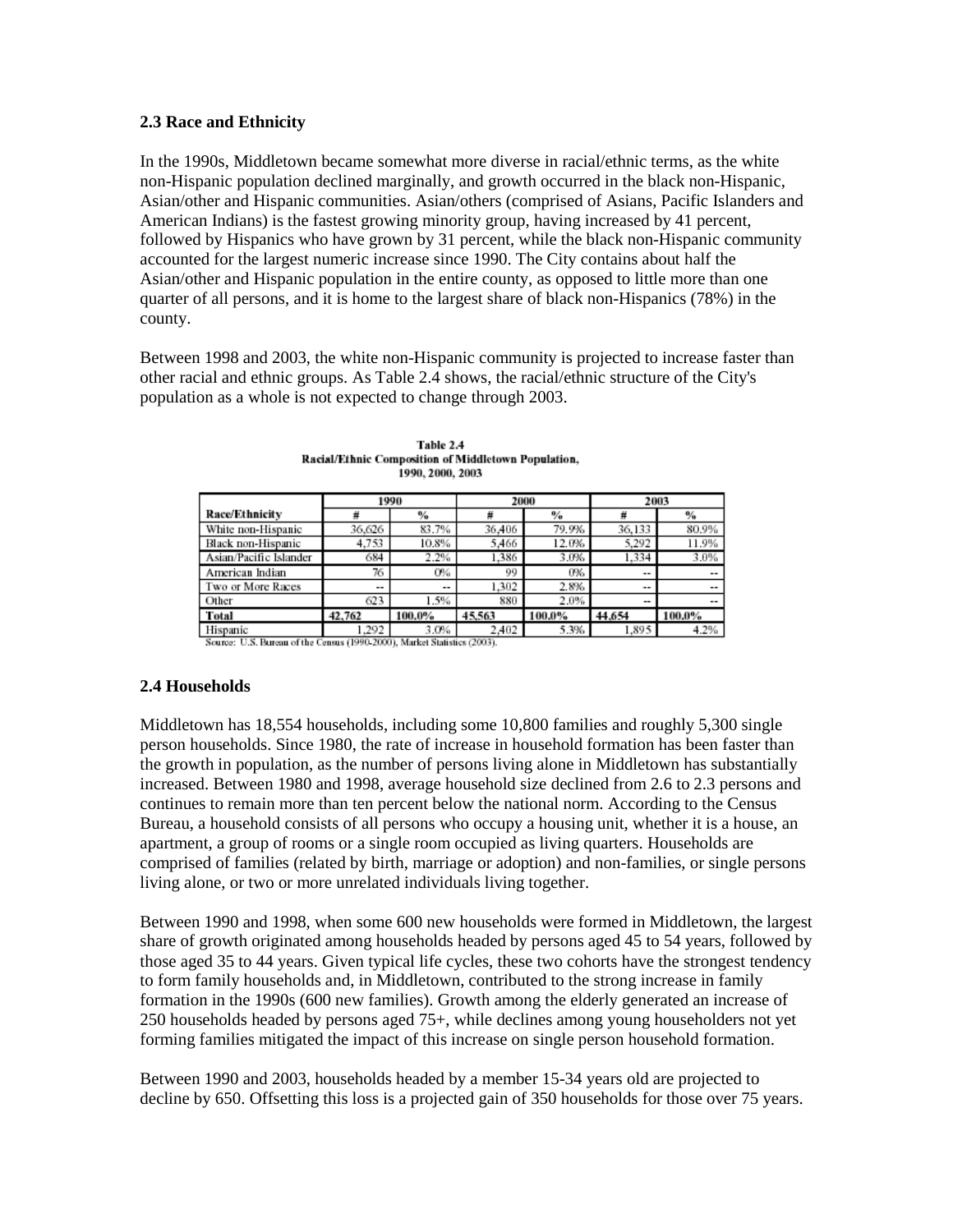Overall, Middletown is expected to gain about 1,025 households during this period. Growth will occur in households primarily headed by persons 35 through 64 years, simply from aging and lifestyle changes of the resident population, while declines may be evident among those headed by persons 65 through 74 years. By contrast, the elderly can be expected to increase by several hundred, primarily single person households, resulting in the need for more congregate care facilities, while demand for apartments or townhouses occupied by the young labor force and starter home buying ages of 25 through 34 years will likely decline.

#### **2.5 Income**

The median household income\* of Middletown is estimated to have reached \$52,383 in 1998, fully 39 percent above the 1990 Census reported median of \$37,644 in 1989 dollars. Given the presence of high income and multiple wage earner households in the City, the average household income of all Middletown residents is considerably higher than the median, or estimated to be \$62,995 in 1998. After-tax disposable income, or the "effective buying power" of households, represents just under 80 percent of gross income and is currently about \$50,000 for the average Middletown household. Table 2.5 shows the income distribution of households under recent past, existing and likely future conditions.

As Table 2.5 shows for the 1990-1998 period, the number of households with incomes exceeding \$100,000 annually has risen from 700 to more than 2,600 in eight years, encompassing 15.3 percent of all households by 1998. Correspondingly, those with incomes below \$40,000 annually have declined by more than 2,500 but currently comprise more than one third of all households. A broad middle class with annual earnings from \$40,000 to \$100,000 has marginally increased its share from 42.5 to 47.4 percent of all households, with those households earning between \$75,000 to \$100,000 projected to have the highest rate of growth for the middle class.

| <b>Income Distribution</b> | 1990     |       | 1998     |                          | 2003     |       |
|----------------------------|----------|-------|----------|--------------------------|----------|-------|
|                            | #        | ℅     | 基        | %                        | #        | %     |
| Median Household Inc       | \$37,644 |       | \$52,383 |                          | \$58,474 |       |
| Average Hschold Inc        | \$43,430 |       | \$62,995 |                          | \$70,604 |       |
| $<$ \$20,000               | 3,726    | 22.2% | 2.822    | 16.4%                    | 2,606    | 14.6% |
| \$20,000-\$39,999          | 5.235    | 31.1% | 3,553    | 20.7%                    | 3,319    | 18.6% |
| \$40,000-\$59,999          | 4.026    | 23.9% | 3,793    | 22.1%                    | 3.480    | 19.5% |
| \$60,000-\$74,999          | 1.775    | 10.6% | 1,852    | 10.8%                    | 1,999    | 11.2% |
| \$75,000-\$99,999          | 1.354    | 8.0%  | 2.488    | 14.5%                    | 2.713    | 15.2% |
| \$100,000-\$124,999        | 405      | 2.4%  | 1,367    | 8.0%                     | 1.642    | 9.2%  |
| \$125,000-\$149,999        | 119      | 0.7%  | 718      | 4.2%                     | 1.214    | 6.8%  |
| \$150,000+                 | 181      | 1.1%  | 534      | 3.1%                     | 874      | 4.9%  |
| N/A                        | --       | --    | 292      | $\overline{\phantom{a}}$ | ---      | --    |
| Median EBI                 | N/A      |       | \$40,653 |                          | \$44,676 |       |
| Average EBI                | N/A      |       | \$49,987 |                          | \$56,019 |       |

Table 2.5 Money and Effective Buying Income of Middletown Households 1990-1998-2003 (in current dollars)

Note: EBI = Effective Buying Income or after-tax disposable income of households.

Source: U.S. Bureau of the Census (1990), 1998 Market Statistics and Urbanomics (1998 & 2003).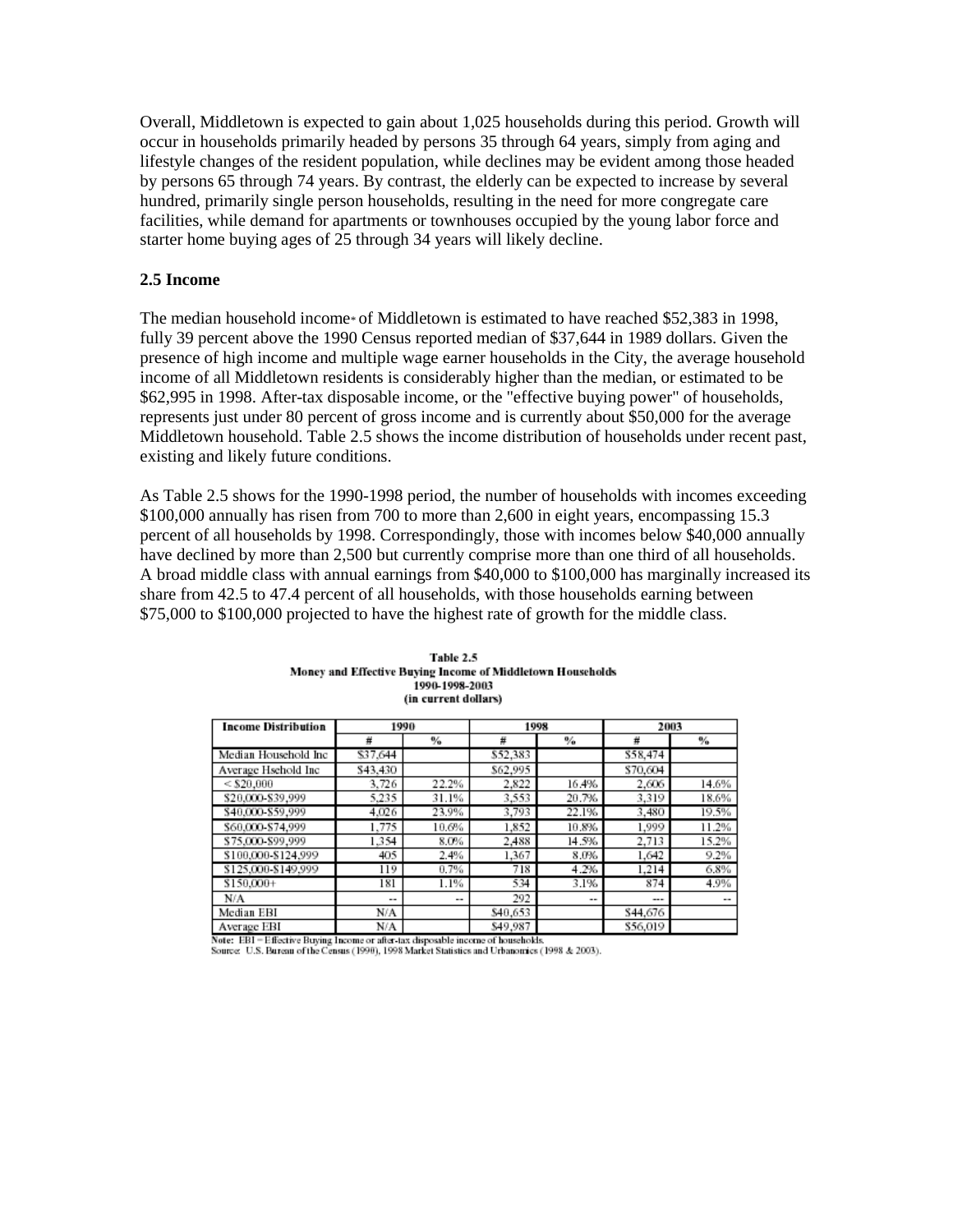

Source: U.S. Bureau of the Census (1990), 1998 Market Statistics and Urbanomics (1998 & 2003).

Between 1998 and 2003, the median household income of Middletown residents is expected to rise to \$58,474, and the average income to \$70,604 in current year dollars including real and inflationary effects. The after-tax buying power of the average household will increase by 12 percent over the five-year period to \$56,019. While the number of households in income brackets up to \$60,000 annually will continue to decline, among those earning above this threshold the largest increase is expected to occur in households of the \$125,000-\$149,999 bracket. By 2003, fully 3,730 households or 21 percent of total will have annual money incomes in excess of \$100,000.

Despite substantial income in the Middletown community, there is also persistent evidence of poverty and racial/ethnic disparity in annual incomes. In 1990, 813 households or 5 percent of the total received public assistance income. The per capita money income of black residents was 29 percent below that of whites, of Hispanics 44 percent, and of Asian/other residents 47 percent below. While these differences are explained in part by differences in skill level and educational attainment, not all minority residents of Middletown live in poverty. In 1989, 2,745 persons were living below the poverty level or 7 percent of the population for which such data were available. A majority of poor residents (54%) were adults of working age between 18 and 65 years, 13 percent were elderly, and 908 persons or 33 percent were children under 18 years of age. Of the youth population, 483 poor children were of school age, 5 to 17 years, in 1989. As of 1995, CDECD estimated that 688 poor children aged 5 to 17 years resided in the Middletown school district, or several hundred more than in 1989. Yet according to the *Strategic School District Profile* for the City of Middletown 1997-1998, 1,662 students receive free or partially subsidized meals. This seeming inconsistency is because the Census' definition of poverty is based on the federal criteria for household size and income with the poverty level set at approximately three times the cost of the federal economy food plan, while the criterion for eligibility in the National School Lunch Program is a household income at or below 130 percent of the poverty guidelines.

## **2.6 Consumer Expenditures**

In 1998, Middletown households disbursed an estimated \$638 million on all consumer expenditures. The largest single expenditures were on housing, approximately \$12,000 annually per household, and on transportation, about \$7,000 annually. Food consumed at home accounted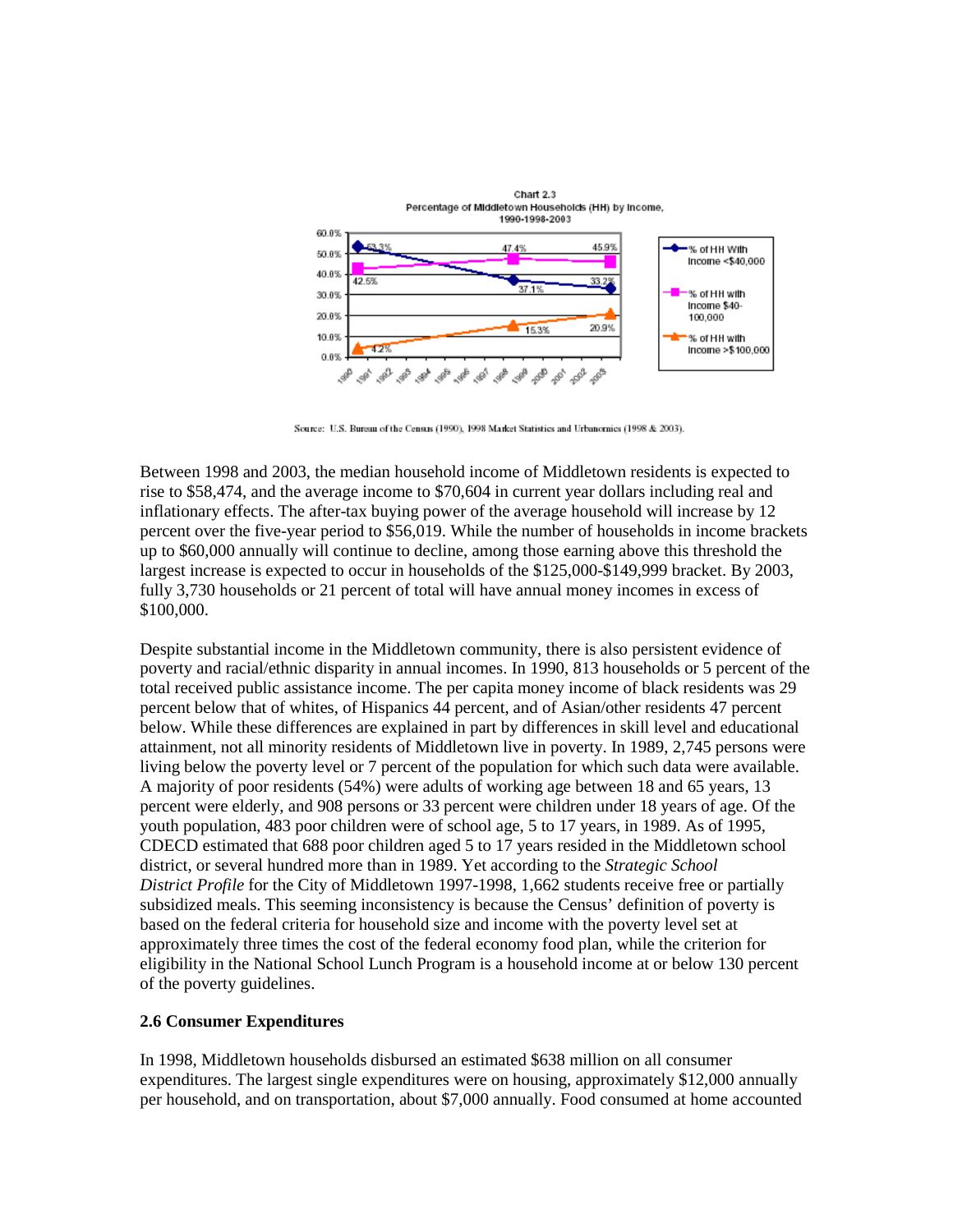for roughly \$3,000 annually and meals at restaurants or take-outs, nearly another \$2,000 for the average household. Most Middletown households own more than one vehicle per household, with three in every eight owning two cars and one in every seven households owning three or more cars. Vehicle outlays for new and/or used cars and trucks averaged \$3,000 per household annually while vehicle insurance amounted to nearly \$1,000 annually. Personal insurance for life and property represented an average annual outlay of \$4,500 per household.

In 1998, the median residential sales price of housing was reported at \$108,000 in Middletown, down from \$125,000 in 1989 according to CDECD. The average household expended about \$3,000 annually on mortgage interest in addition to other housing costs.

# **2.7 Education**

In 1990, 5,769 residents were enrolled in pre-primary, elementary, or secondary school in Middletown, 83 percent of whom were students in public schools. According to CDECD for school year 1998-1999, all pre-college students numbered 4,834 in Middletown, 81 percent of whom were enrolled in public schools. The total expenditure per student was \$8,464 in Middletown, in line with other towns in the region but below more affluent communities in Middlesex County or the state as a whole.

Another 5,563 Middletown residents were enrolled in college in 1990, with nearly two in every three attending a private school. Because of the presence of a higher educational institution in Middletown with resident students, the number of college-going residents comprise a high 84 percent of population aged 18 through 24 years. With a slight decline in this population age group between 1990 and 1998, it is probable that Middletown residents attending college may have declined by roughly 100 students in recent years.



Source: U.S. Bureau of the Census (1980 & 1990)

In general, Middletown has a relatively high level of educational attainment. As Chart 2.4 shows, in 1990 some 13,500 residents aged 25 years and over had attended college with more than half of these receiving at least a bachelor's degree. By contrast, high school drop-outs amounted to 6,300 persons or 23 percent of residents aged 25 years and over. Between 1980 and 1990, the number of residents having attended college nearly doubled, adding roughly 6,350 more college educated persons to the community, while the number of persons without a high school diploma declined by 24 percent. It is likely that high school drop-outs have continued to decline in number over the 1990 decade, while those with a college education have grown.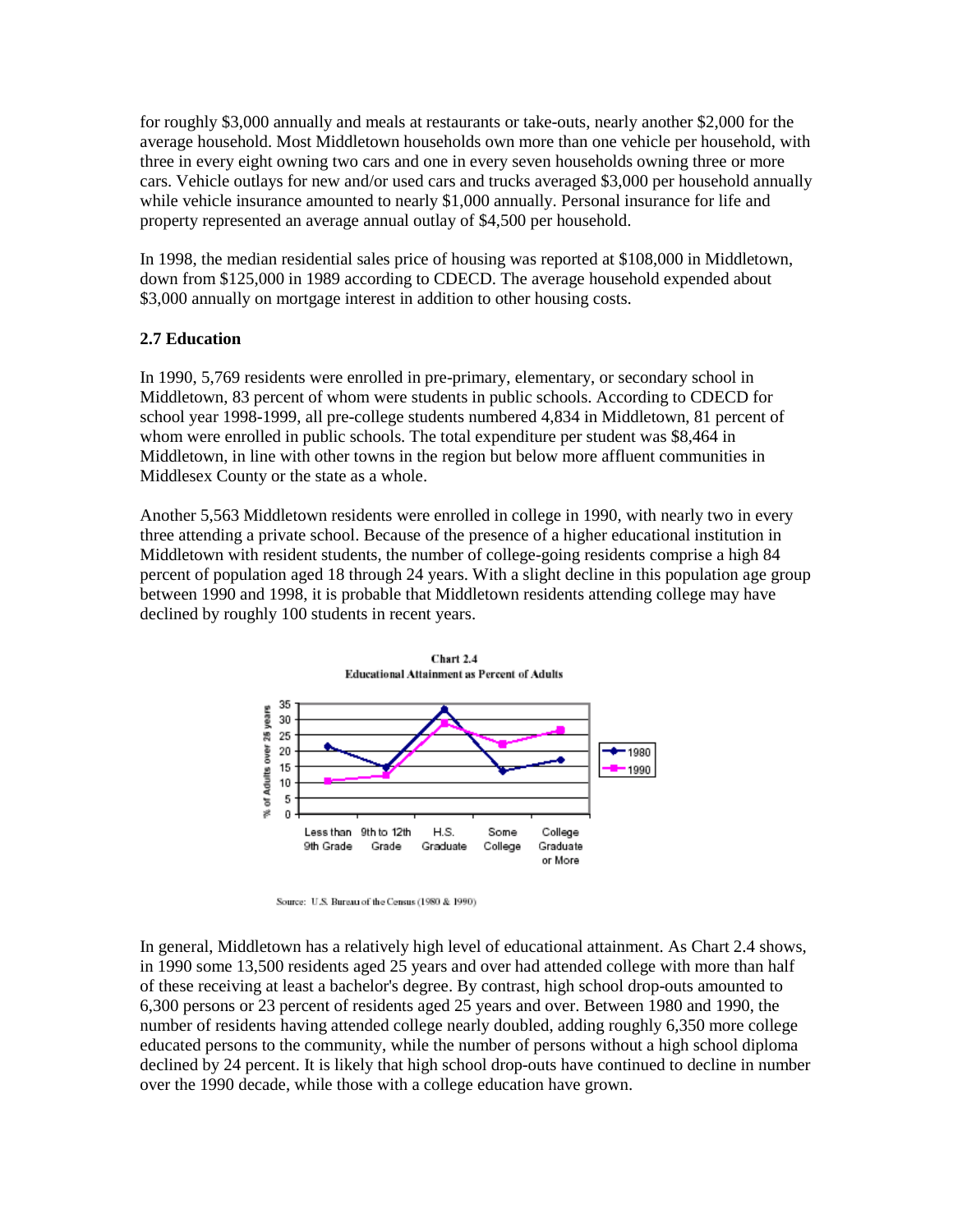#### **2.8 Labor Force**

About two in every three Middletown residents 16 years of age and over participate in the civilian labor force. Although the labor force and those employed have fluctuated over the 1990 decade with declines and recovery in the economy, by 2001 the annual employment rate was roughly on a par with the 1990 Census report. For 2001, 23,0744 residents were working annually and 775 were unemployed, for a labor force total of 23,849 and an unemployment rate of 3.2 percent. Compared to 1998, when the resident labor force stood at 23,350 persons -- or to 1997, when the jobless rate was 5.8 percent -- the recent decline in level of unemployment and the rise in number of persons seeking work are a strong indication of economic recovery. In 2001, employed residents amounted to approximately 52 percent of the total population of Middletown.



The labor force is comprised of roughly equal parts male and female residents working or actively seeking employment. In 2000, four in every five employees were white-collar workers. By industry classification, the service sector is the most prominent employer. As of 2000, education, health, and other service industries were the largest single group, employing 8,270, while FIRE (financial, insurance, real estate) services engaged some 5,830 residents. Government (5,020) and manufacturing (4,730) represent the next most common sectors of employment after FIRE industries.

## **2.9 Journey to Work**

Nearly half of all workers residing in Middletown (48.5% in 1990) both live and work in the City. Another nine percent work in the surrounding region and the remaining 42 percent journey to work in other areas, mostly suburban portions of nearby metropolitan areas. The predominant mode of travel is the automobile, with three in every four employed residents driving alone to work. Fewer than 500 workers use public transportation, and several thousand either carpool (11.4%) or walk to or work at home (10%). Figure 2.1,on the following page, illustrates the commuting patterns for many Middletown workers.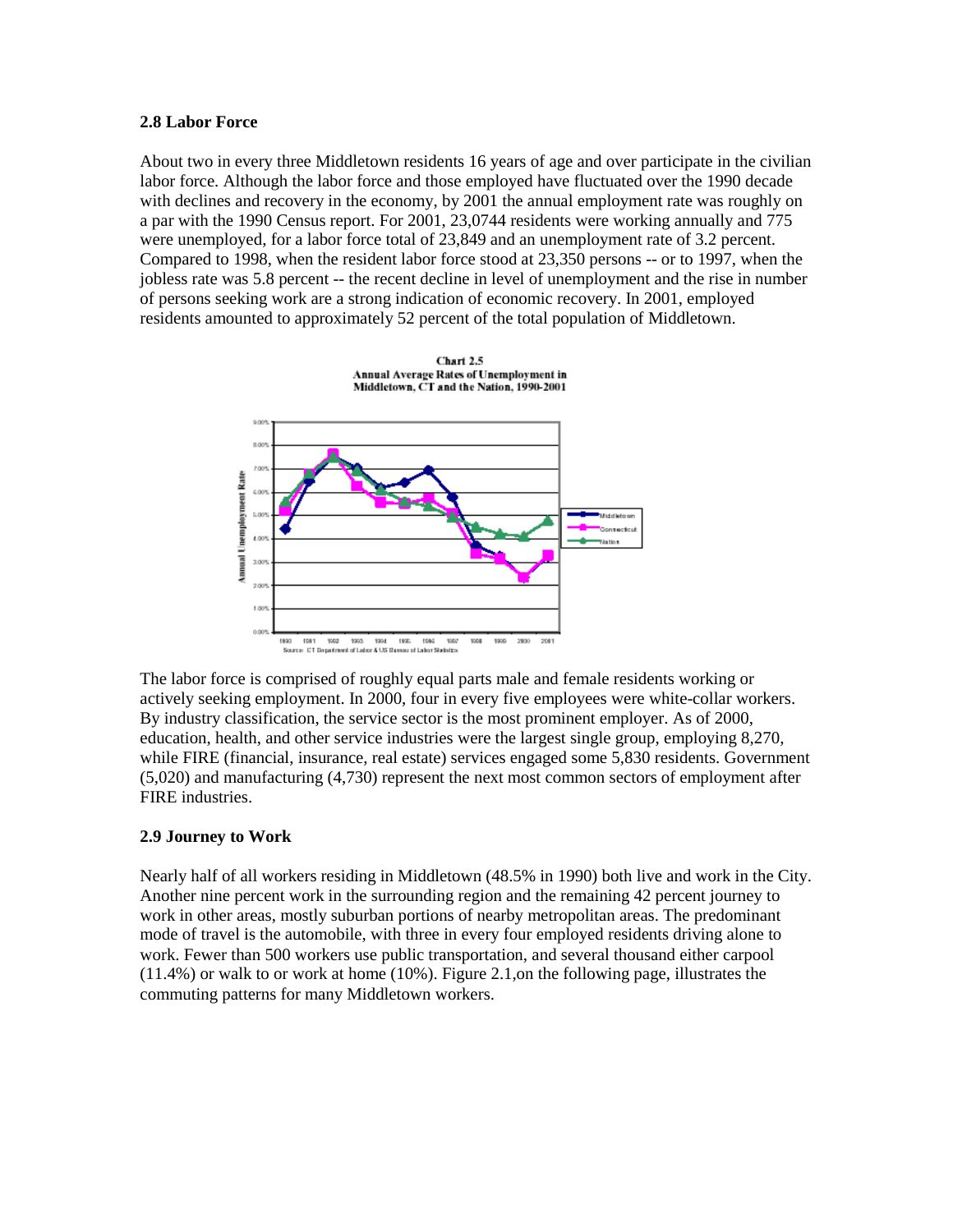

MIDDLETOWN PLAN OF DEVELOPMENT Middletown, CT

Figure 2.1 Journey to Work



Middlesex County

Source: 1990 US Census Bureau